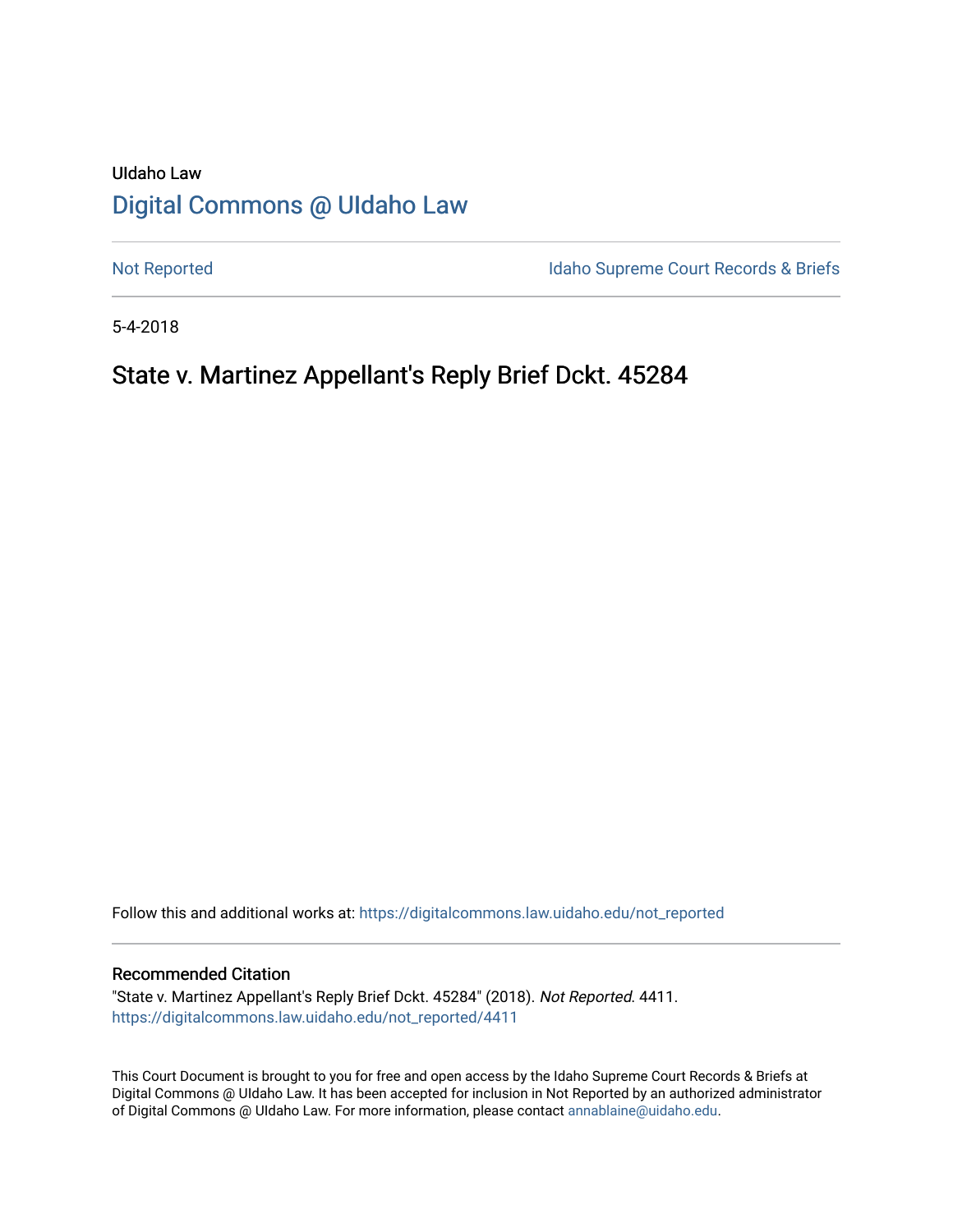#### **IN THE SUPREME COURT OF THE STATE OF IDAHO**

| <b>STATE OF IDAHO,</b>               |                            |
|--------------------------------------|----------------------------|
|                                      | No. 45284                  |
| Plaintiff-Appellant,                 |                            |
|                                      | <b>Ada County Case No.</b> |
| v.                                   | CR01-2016-26122            |
|                                      |                            |
| <b>CHRISTOPHER JACOB MARTINEZ, )</b> |                            |
|                                      |                            |
| Defendant-Respondent.                |                            |
|                                      |                            |

### **REPLY BRIEF OF APPELLANT** \_\_\_\_\_\_\_\_\_\_\_\_\_\_\_\_\_\_\_\_\_\_\_\_

\_\_\_\_\_\_\_\_\_\_\_\_\_\_\_\_\_\_\_\_\_\_\_\_

### **APPEAL FROM THE DISTRICT COURT OF THE FOURTH JUDICIAL DISTRICT OF THE STATE OF IDAHO, IN AND FOR THE COUNTY OF ADA**

\_\_\_\_\_\_\_\_\_\_\_\_\_\_\_\_\_\_\_\_\_\_\_\_

**HONORABLE SAMUEL A. HOAGLAND District Judge**

\_\_\_\_\_\_\_\_\_\_\_\_\_\_\_\_\_\_\_\_\_\_\_\_

**LAWRENCE G. WASDEN Attorney General State of Idaho**

**PAUL R. PANTHER Deputy Attorney General Chief, Criminal Law Division**

**KENNETH K. JORGENSEN Deputy Attorney General Criminal Law Division P. O. Box 83720 Boise, Idaho 83720-0010 (208) 334-4534** 

**ATTORNEYS FOR PLAINTIFF-APPELLANT** **ANDREA W. REYNOLDS Deputy State Appellate Public Defender 322 E. Front St., Ste. 570 Boise, Idaho 83702 (208) 334-2712** 

**ATTORNEY FOR DEFENDANT-RESPONDENT**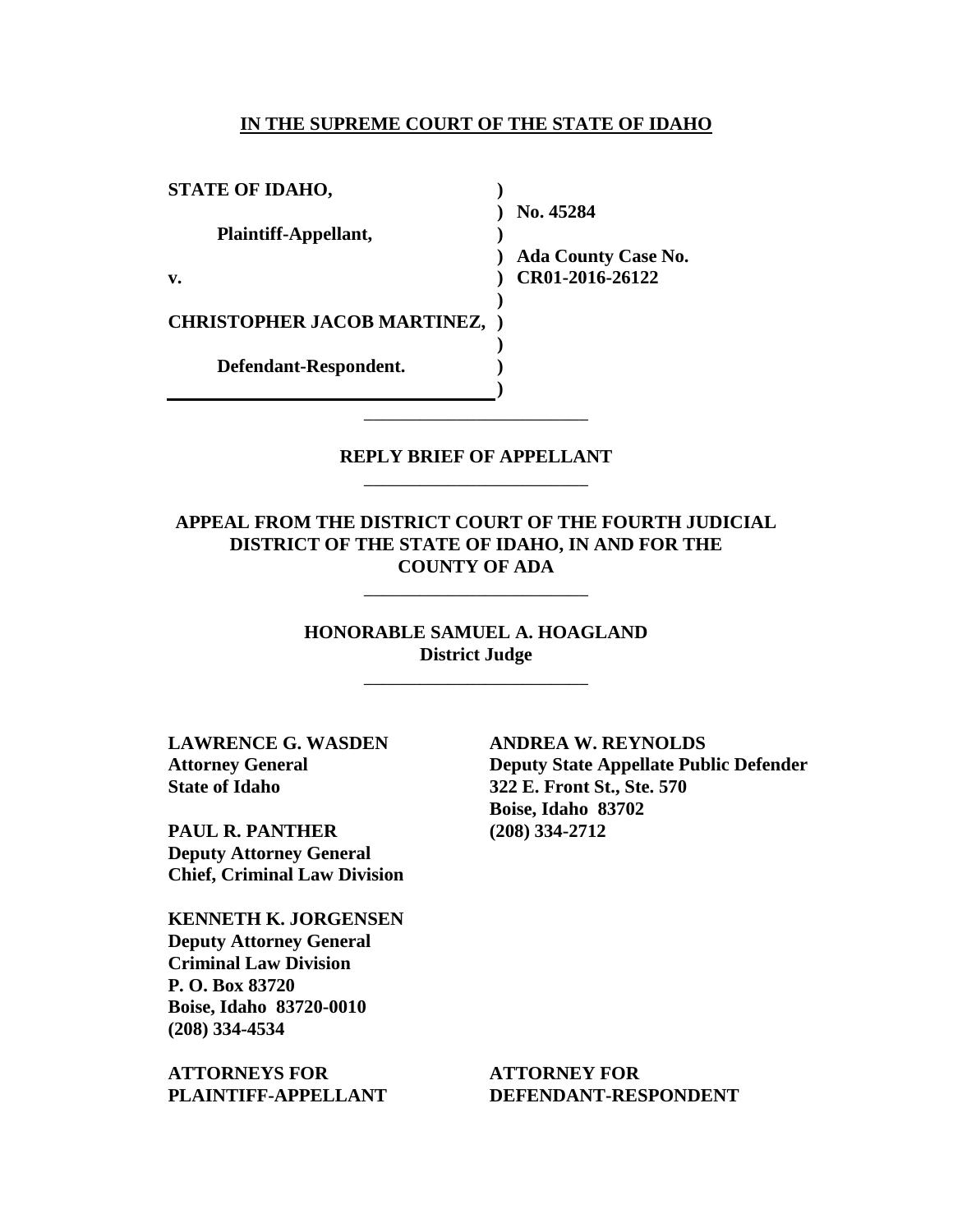## **TABLE OF CONTENTS**

## **PAGE**

| I. |                 | The Police Did Not Abandon The Traffic Stop By<br>Having A Short Conversation Unrelated To The |
|----|-----------------|------------------------------------------------------------------------------------------------|
| Π. |                 | The District Court Erred By Concluding Evidence                                                |
|    | A.              |                                                                                                |
|    | <b>B.</b>       | The Discovery Of The Contraband Was                                                            |
|    | $\mathcal{C}$ . | The Discovery Of The Contraband Was                                                            |
|    |                 |                                                                                                |
|    |                 |                                                                                                |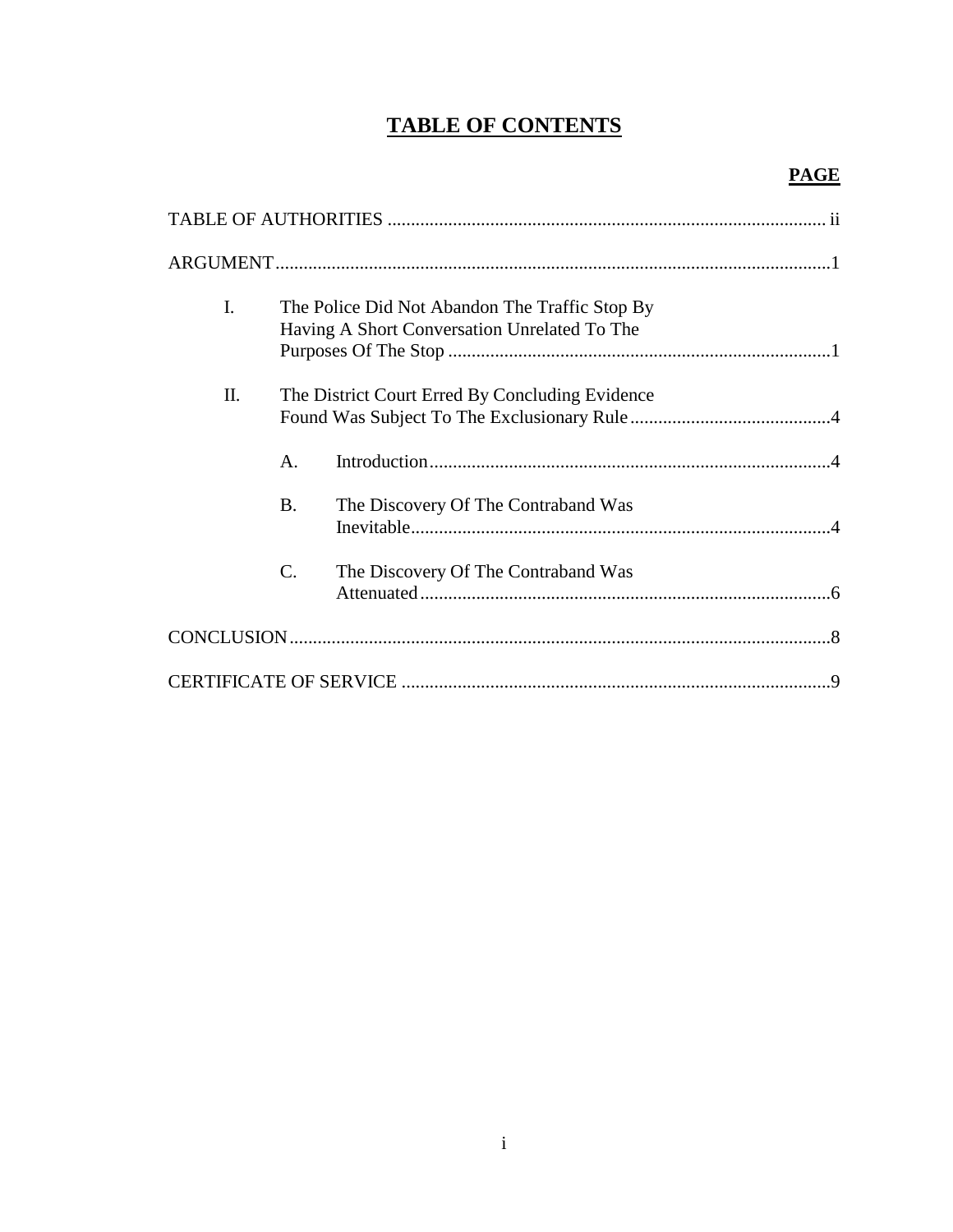# **TABLE OF AUTHORITIES**

| <b>CASES</b>                                | <b>PAGE</b> |
|---------------------------------------------|-------------|
|                                             |             |
|                                             |             |
|                                             |             |
|                                             |             |
|                                             |             |
| State v. McGraw, No. 44935, 2018 WL 1660829 |             |
|                                             |             |
|                                             |             |
|                                             |             |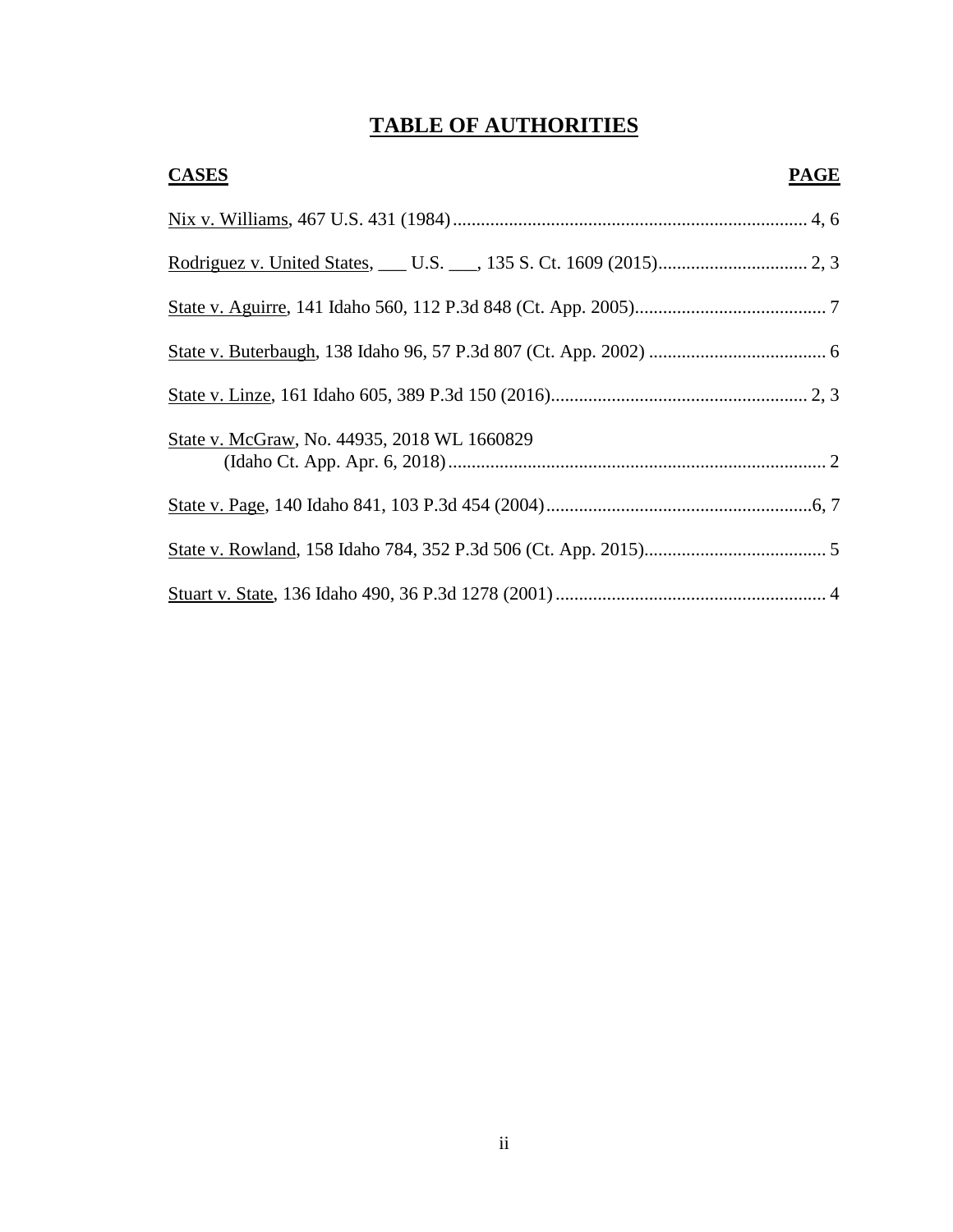#### ARGUMENT

## I. The Police Did Not Abandon The Traffic Stop By Having A Short Conversation Unrelated To The Purposes Of The Stop

When a third officer arrived at the scene of the traffic stop involving Martinez, the officer writing the traffic ticket stopped briefly to inform the newly arrived officer about the general situation facing the officers. (R., p. 150; Exhibit C, first video at 9:20-9:27; Tr., p. 25, Ls. 12-25.) The district court concluded that "the most probable inference is that the conversation concerned the drug investigation and deploying the drug dog," but that "[r]egardless of the topic of conversation," the first officer "deviated from the purpose of the traffic stop (i.e. a citation for failing to signal) in order to coordinate with [the third officer] to effectuate a drug investigation." (R., p. 157.) The district court erred because informing the third officer arriving on the scene about the basic situation the officers confronted was not an unconstitutional deviation from the traffic stop. (Appellant's brief, pp. 4-7.)

Martinez contends that because the officer conducting the traffic stop "stopped writing a citation for the driver for at least 30 seconds in order to coordinate a drug investigation" the district court correctly determined he had abandoned the traffic stop. (Respondent's brief, pp. 7-10.) This argument fails to address the underlying flaw in the district court's analysis because it fails to address how "coordinating" actions with other officers, whether or not those other officers are involved in the traffic investigation, is a deviation from the traffic investigation.

 "Like a *Terry* stop, the tolerable duration of police inquiries in the traffic-stop context is determined by the seizure's 'mission'—to address the traffic violation that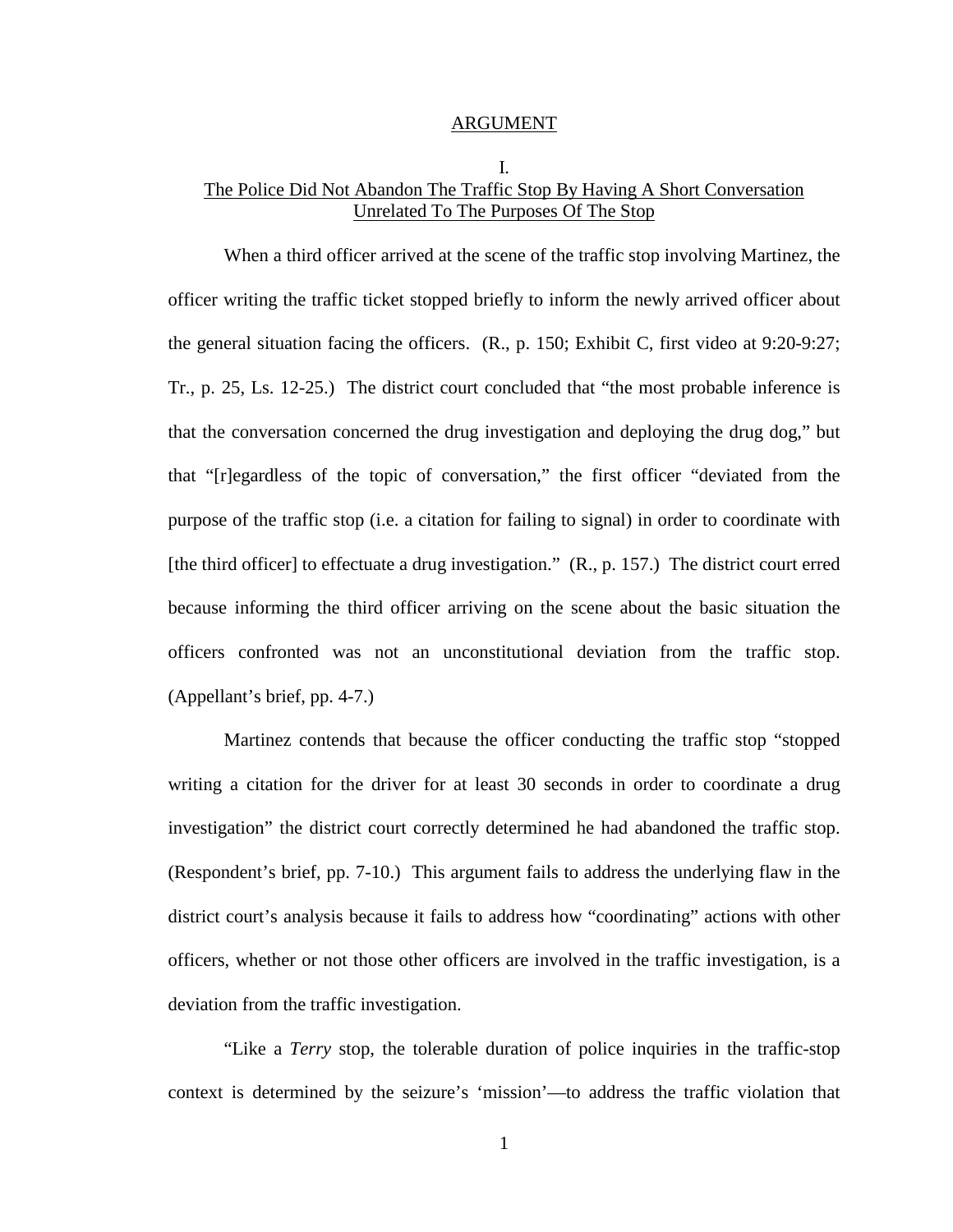warranted the stop, and attend to related safety concerns." Rodriguez v. United States, \_\_\_ U.S. \_\_\_, 135 S. Ct. 1609, 1614 (2015). "Counting every pause taken while writing a citation as conduct that unlawfully adds time to the stop is inimical to the Fourth Amendment's reasonableness requirement and is contrary to United States Supreme Court precedent." State v. McGraw, No. 44935, 2018 WL 1660829, at \*4 (Idaho Ct. App. Apr. 6, 2018). One officer "coordinating" with another—by communicating the nature of the encounter, including that Martinez was part of it—fulfills a legitimate law enforcement function attendant to the stop and is not an abandonment of the stop.

Martinez argues that coordinating with officers not involved in the traffic investigation is beyond the scope of lawful activity. (Respondent's brief, pp. 7-10.) He apparently relies upon the premise that "a dog sniff is not fairly characterized as part of the officer's traffic mission." Rodriguez, 135 S. Ct. at 1615, and compares the officer's actions to those in State v. Linze, 161 Idaho 605, 389 P.3d 150 (2016). (Id.) Review of those cases do not, however, support Martinez's argument that coordination such as occurred here is constitutionally unreasonable.

In Rodriguez, the officer, after finishing the traffic stop by delivering a warning, ordered Rodriguez to turn off his car and step out of it, and then ran his dog around the car. Rodriguez, 135 S. Ct. at 1613. "All told, seven or eight minutes had elapsed from the time [the officer] issued the written warning until the dog indicated the presence of drugs." Id. Responding to the dissent—which stated the decision finding a Fourth Amendment violation was "arbitrary" because it was premised on "the sequence in which [the officer] chose to perform his tasks" and "perverse" because the officer "chose that sequence for the purpose of protecting his own safety," Rodriguez, 135 S. Ct. at 1624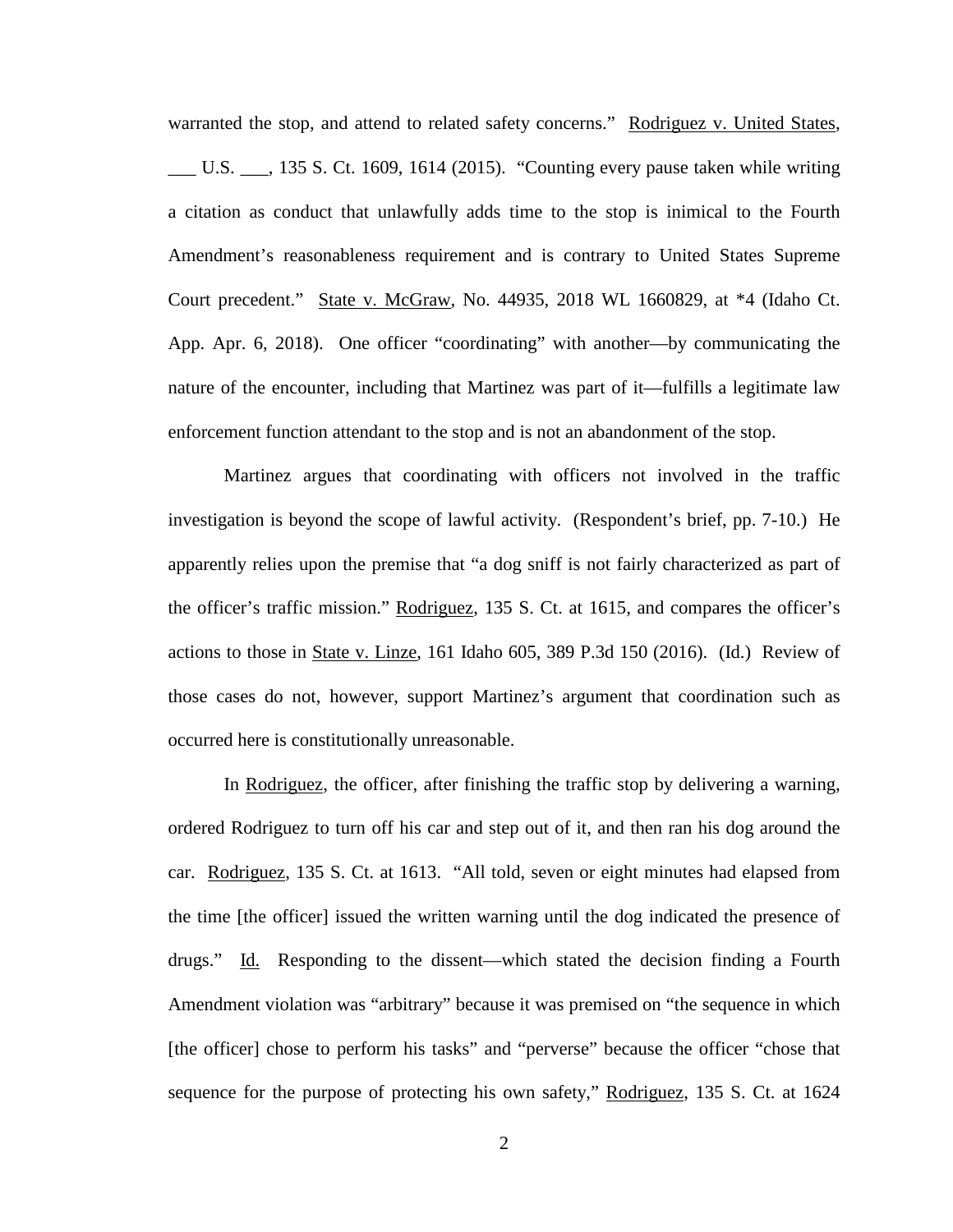(Alito, J., dissenting)—the majority stated that "detours" to investigate other crimes and "safety precautions taken in order to facilitate such detours" are outside the scope of the stop. Rodriguez, 135 S. Ct. at 1616.

In Linze, the officer conducting the traffic investigation stopped writing the citation and served a backup function while another officer ran a drug dog around the stopped vehicle. 161 Idaho at 607, 389 P.3d at 152. The question the court addressed was whether the traffic stop "remained reasonable under the Fourth Amendment once [the officer] abandoned the purpose of the seizure in order to aid in a search for contraband." Id. at 608, 389 P.3d at 153. The court held that a stop "remains a reasonable seizure while the officer diligently pursues the purpose of the stop," but "when an officer abandons his or her original purpose, the officer has for all intents and purposes initiated a new seizure with a new purpose; one which requires its own reasonableness under the Fourth Amendment." Id. at 609, 389 P.3d at 154.

In both Rodriguez and Linze the officer conducting the traffic investigation directly participated in the unwarranted investigation, by actually running the drug dog around the car and by providing backup while a different officer did so, respectively. The question presented by this appeal is whether the district court correctly extended the rationale of these cases—where officers conducting the traffic stop actively participated in the drug investigation—to the situation presented here, where the officer did not participate in the drug investigation but merely coordinated with the drug dog handler by informing him of the general circumstances the officers faced.

It seems beyond cavil that the officer in this case would not violate Martinez's constitutional rights by conveying information to dispatch regarding why he was making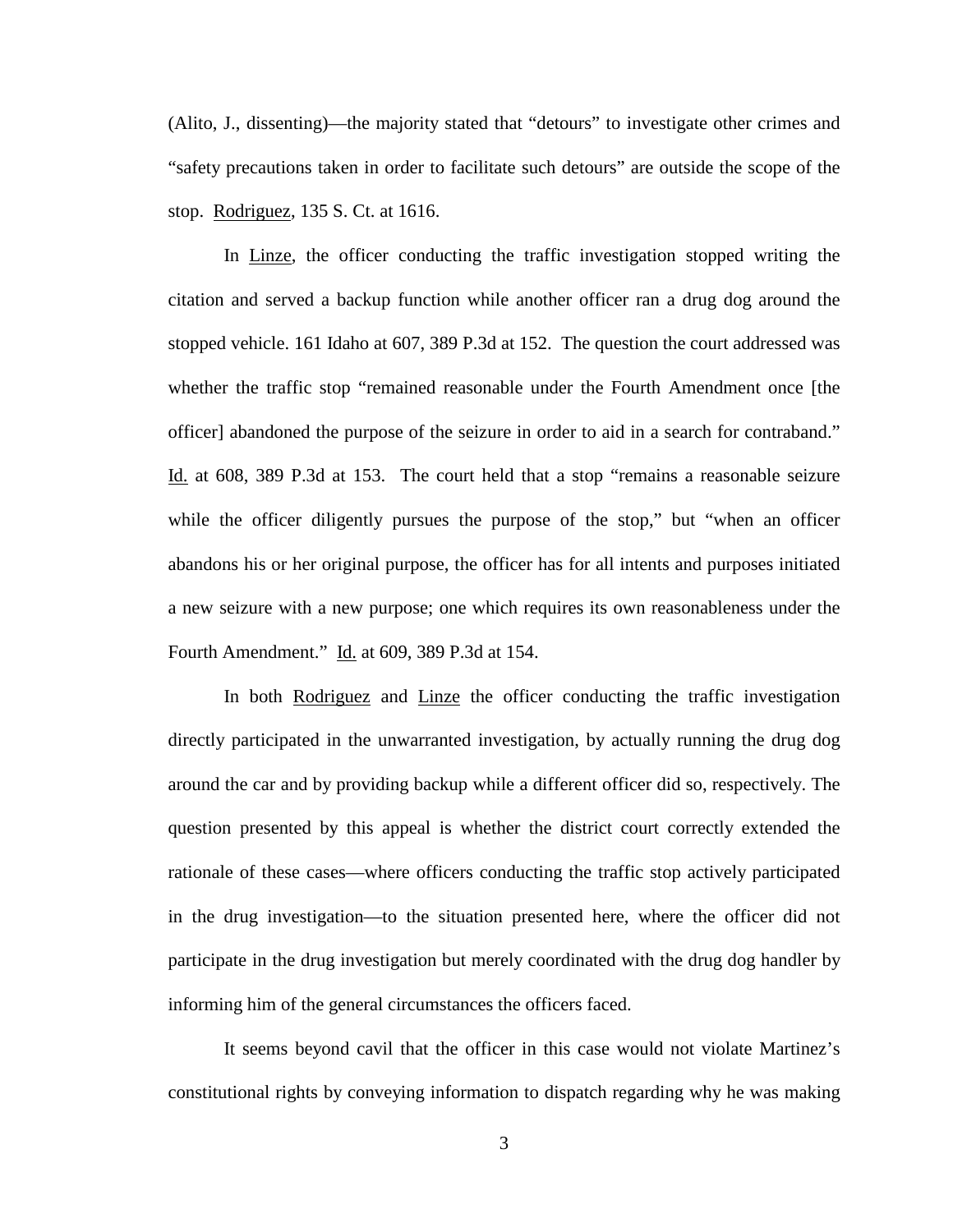a traffic stop, who the driver was, and what other persons were involved. (See, e.g., R., p. 150 (officer did convey information regarding driver to dispatch).) Missing from the district court's (and Martinez's) analysis is how conveying the same information to a fellow officer at the scene violates the Fourth Amendment. Merely coordinating with another officer by conveying information regarding the reasons for the stop and who was involved was no more a Fourth Amendment violation that when the officer relayed essentially the same information to dispatch. The district court erred by concluding that the officer conducting the traffic stop abandoned that stop by pausing the writing of the citation to convey information related to that traffic stop to another officer.

## II. The District Court Erred By Concluding Evidence Found Was Subject To The Exclusionary Rule

#### A. Introduction

Even if the district court had properly held that coordination among officers violated the Fourth Amendment, it erred in suppressing the evidence because the short delay in writing the traffic stop did not result in the discovery of any evidence. (Appellant's brief, pp. 7-12.) On appeal Martinez argues the inevitable discovery and attenuation exceptions to the exclusionary rule do not apply. (Respondent's brief, pp. 10- 14.) Application of the relevant legal standards shows the district court erred by applying the exclusionary rule in this case.

#### B. The Discovery Of The Contraband Was Inevitable

Evidence that would inevitably have been found by lawful means is not subject to the exclusionary rule. Nix v. Williams, 467 U.S. 431, 444 (1984); Stuart v. State, 136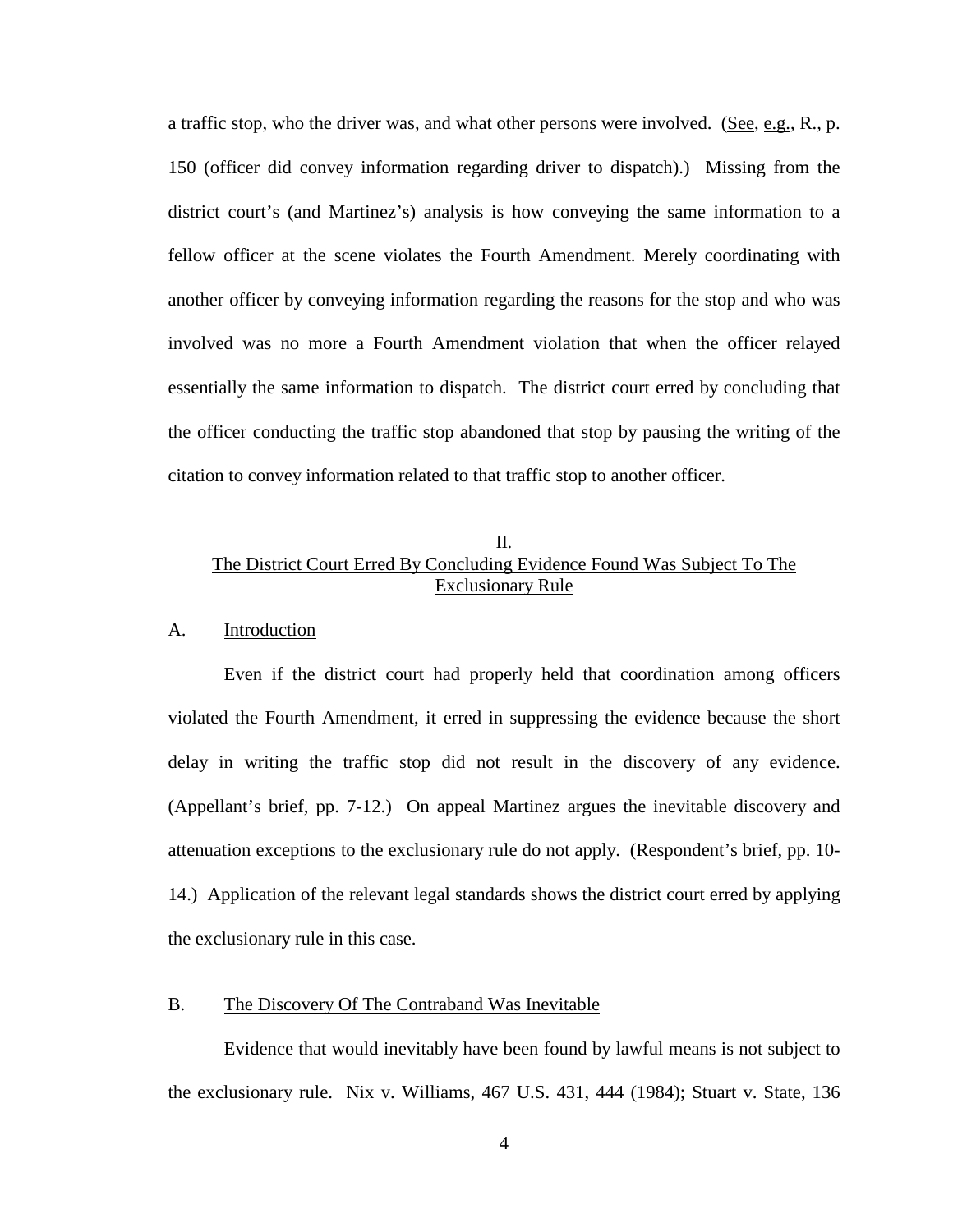Idaho 490, 497-98, 36 P.3d 1278, 1285-86 (2001). "Although those lawful means need not be the result of a wholly independent investigation, they must be the result of some action that actually took place (or was in the process of taking place) that would inevitably have led to the discovery of the unlawfully obtained evidence." State v. Rowland, 158 Idaho 784, 787, 352 P.3d 506, 509 (Ct. App. 2015). The district court erred by applying an incorrect legal standard when it held that inevitable discovery can only arise from "an additional line of investigation." (R., p. 161.) Application of the correct legal standard shows that because the coordination delayed both the writing of the ticket and the start of the drug dog open-air sniff, the dog alert would have occurred before the citation was finished regardless of whether the coordination was a detour from the valid stop. (Appellant's brief, pp. 9-10.)

Martinez argues that the "fact that the drug dog ultimately alerted cannot be used to retroactively justify the unlawful seizure." (Respondent's brief, p. 11.) Specifically, Martinez argues that "the drug dog sniff *should not* have taken place—that is, Mr. Martinez's detention should not have been prolonged to permit a drug investigation." (Id. (emphasis original).) Martinez contends the "Court should not guess at how the encounter might have proceeded had Officer Sontag not deviated from the legitimate purpose of the stop to coordinate a drug investigation." (Respondent's brief, p. 12.) This argument fails because the state is not claiming that the dog alert retroactively justifies anything. Nor is the state asking this court to "guess" how matters would have proceeded. The state is merely asking this court to look at what *in fact* happened in this case.

What in fact happened in this case is that the officer conducting the traffic stop "stopped writing the citation" and "had a discussion with the K-9 officer." (R., p. 150.)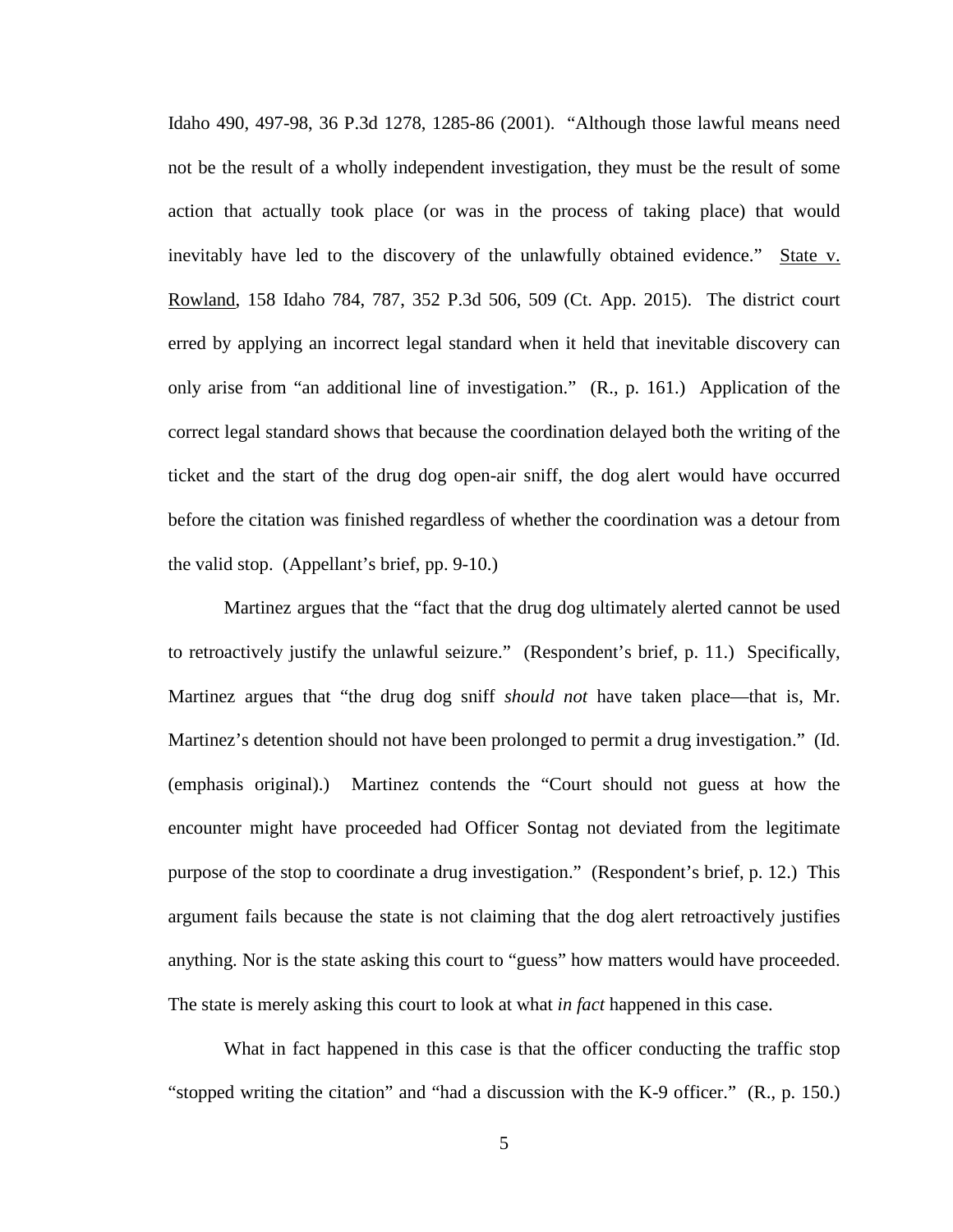After the conversation the K-9 officer began the dog sniff around the car and the traffic officer "returned to writing the traffic ticket." (R., pp. 150-51.) The dog alerted on the vehicle while the traffic officer "was still writing the citation." (R., p. 151.)

Here we know exactly what happened after the diversion the district court found improper. The officer continued writing the ticket while the dog handler ran the dog around the car. Putting the state in the same position it would have been absent the police misconduct, not a worse one, Nix, 467 U.S. at 442-44; State v. Buterbaugh, 138 Idaho 96, 102, 57 P.3d 807, 813 (Ct. App. 2002), shows that the traffic citation would not have been completed before the dog alert regardless of the episode of coordination. The evidence would have been inevitably discovered had the coordination found improper by the district court never occurred.

#### C. The Discovery Of The Contraband Was Attenuated

Under the attenuation doctrine the court looks to three factors to determine if the police exploited an illegality to discover evidence: "(1) the elapsed time between the misconduct and the acquisition of the evidence, (2) the occurrence of intervening circumstances, and (3) the flagrancy and purpose of the improper law enforcement action." State v. Page, 140 Idaho 841, 846, 103 P.3d 454, 459 (2004) (citation omitted). Although the dog alert was only a few minutes after the "coordination," the dog alert was an intervening circumstance and the "coordination" was not a flagrant violation. (Appellant's brief, pp. 10-12.)

Like the state, Martinez focuses on the second and third prongs of this test. (Respondent's brief, pp. 13-14.) As to the second prong he argues "the dog alert was a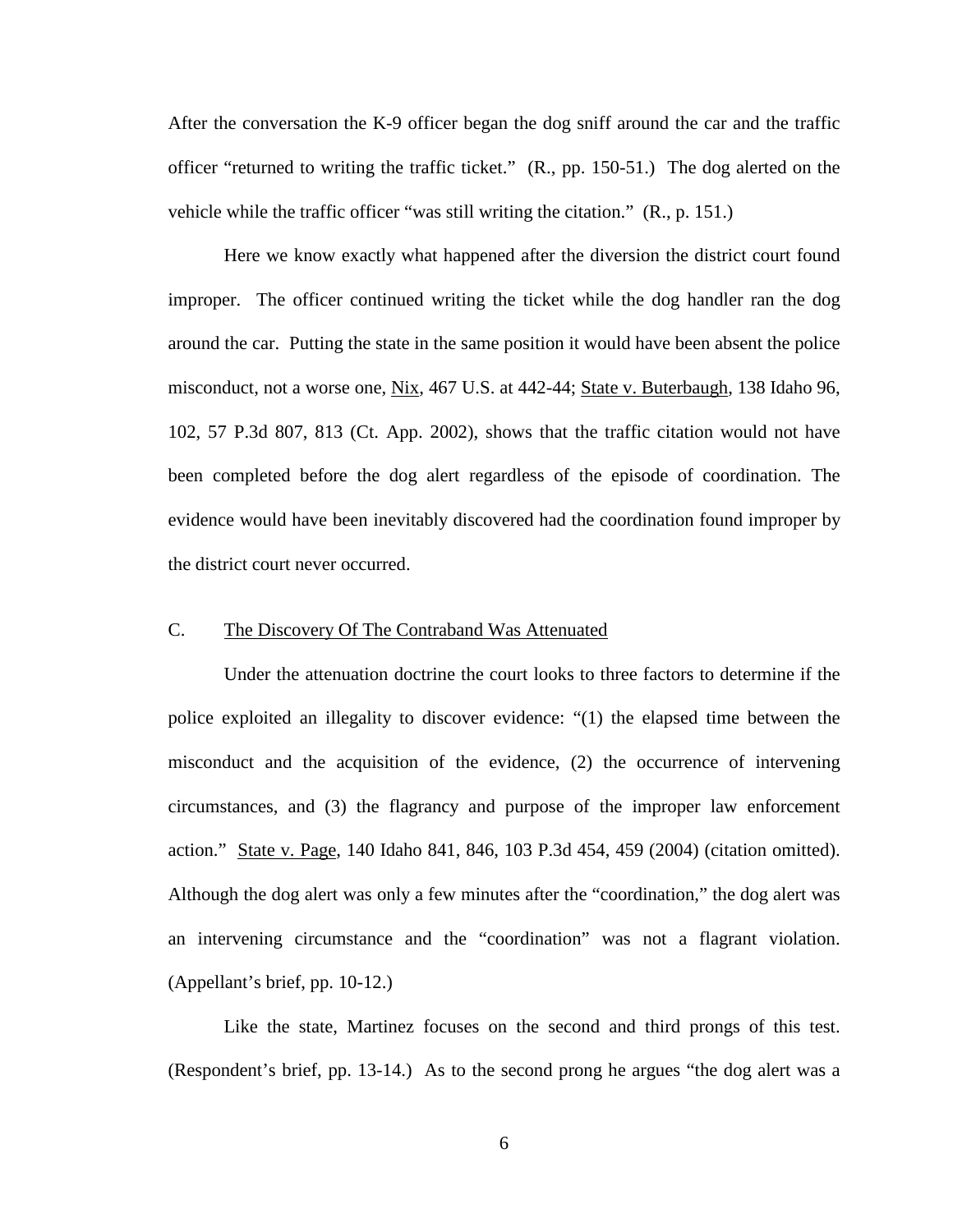direct consequence of the illegally prolonged detention," and therefore the alert "was not an intervening circumstance." (Id.) This is not correct. The dog alert was a direct consequence of the presence of drugs in the car. The "coordination" conducted by the officers had nothing whatsoever to do with the dog alerting. Nor is the alert an indirect consequence of the "coordination." As set forth above, the "coordination" ended before the dog sniff began, and the ticket would not have been completed before the alert had the coordination never taken place.

Like the district court, Martinez argues the officer's conduct was flagrant because "'it is clear that this was a drug investigation from the moment the officer learned the driver was on parole for a prior drug offense.'" (Respondent's brief, p. 14 (quoting R., p. 164).) The standard, however is the "flagrancy and purpose *of the improper law enforcement action*." State v. Page, 140 Idaho 841, 846, 103 P.3d 454, 459 (2004) (emphasis added). Deploying a drug dog during the course of a traffic stop is not an improper law enforcement action. State v. Aguirre, 141 Idaho 560, 563, 112 P.3d 848, 851 (Ct. App. 2005) (A "drug dog sniff is not a search and therefore may be done during a traffic stop without reasonable suspicion of drug activity."). Thus, the conduct the district court and Martinez asserts was flagrant was not even improper.

The only law enforcement action deemed improper by the district court was the short "coordination" between the officers. The district court found no flagrancy related to this "coordination," and Martinez has not articulated any. The state has articulated why the coordination was not improper, but, even if it was, there is no suggestion in the record that it was "flagrant." Suppression of the evidence was error because its discovery was attenuated from the "coordination" the district court found improper.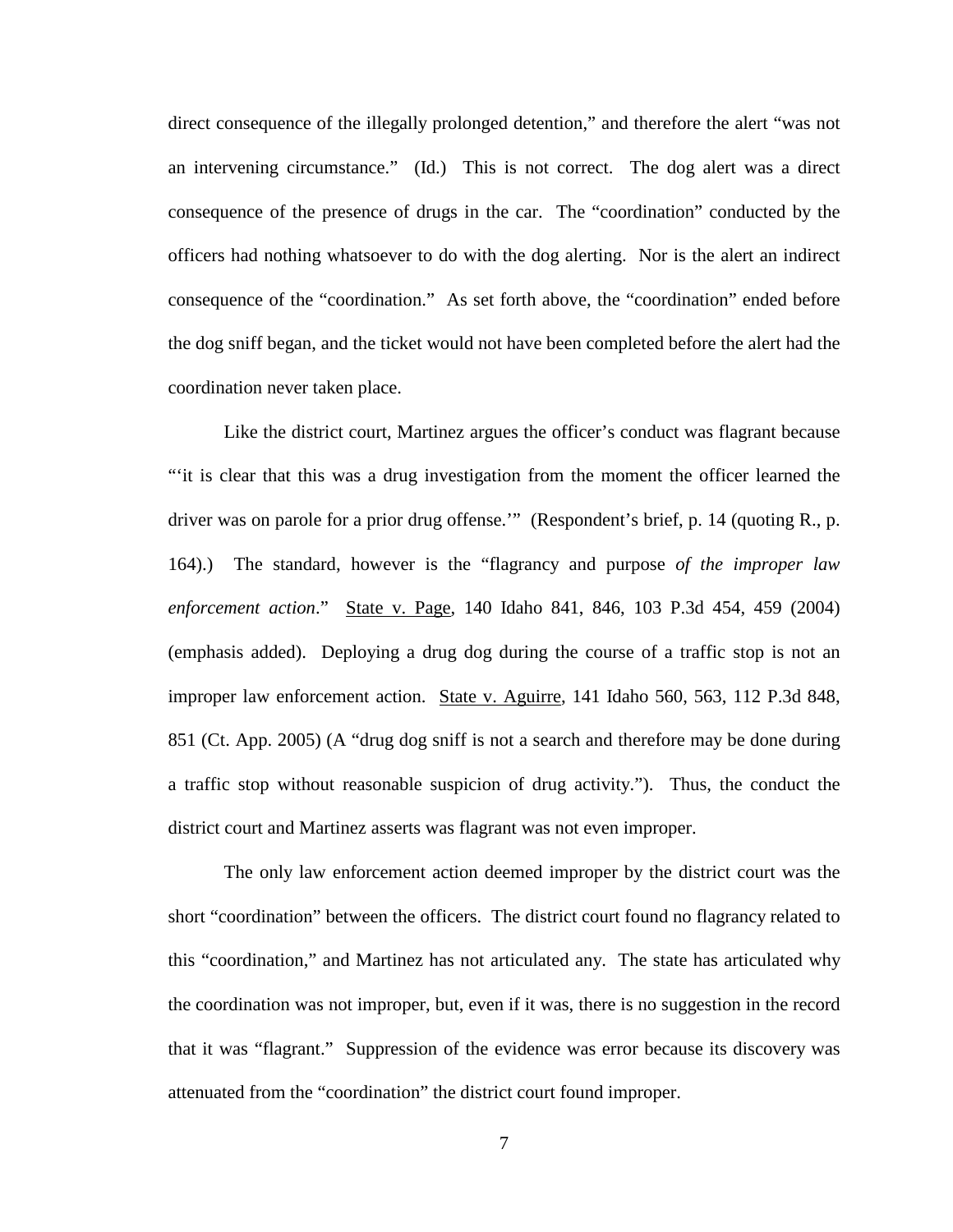The traffic officer briefly interrupted writing the citation to "coordinate" with the drug dog handler by informing him of the general situation related to the stop. As set forth above, the coordination did not violate Martinez's Fourth Amendment rights. Even if it did extend the stop, however, suppression of evidence found as a result of the drug dog alert should not have been suppressed because it was not the fruit of the improper coordination.

#### **CONCLUSION**

The state respectfully requests this Court to reverse the district court's order suppressing evidence and remand for further proceedings.

DATED this 4th day of May, 2018.

 /s/ Kenneth K. Jorgensen\_\_\_\_\_\_\_\_\_\_\_\_\_\_\_ KENNETH K. JORGENSEN Deputy Attorney General